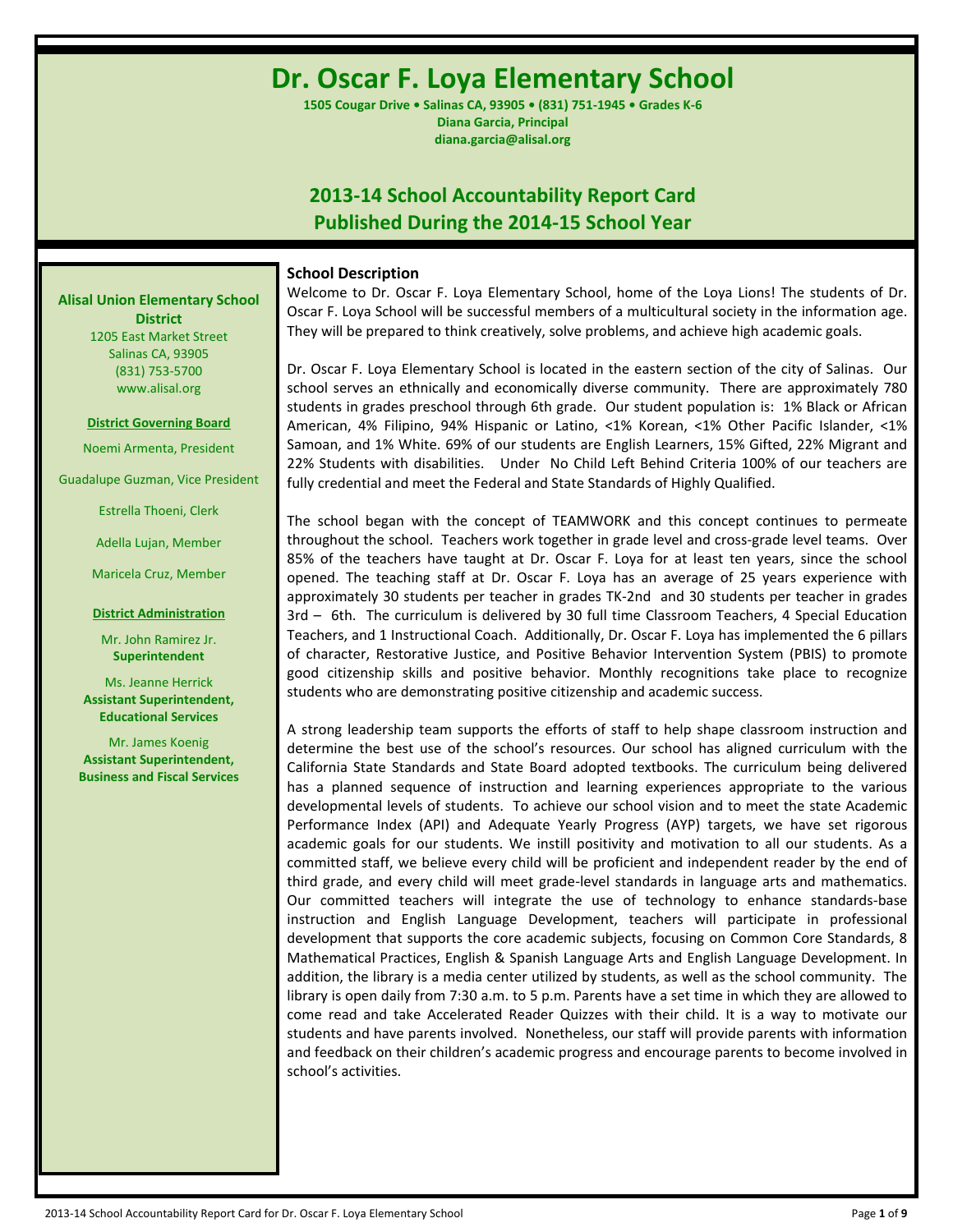For our second language learners, there is a Bilingual Transference Program for Transitional kindergarten through fifth grade students. Kinder through 6th grade students are taught in English only or Structured English Immersion Programs. We also provide a Transitional Kinder Bilingual Transference Program offered to all students not meeting the Kinder birth deadline (i.e. the October to November students). As students transition to English Only Instruction they are supported by offering struggling students or students who are far below/below basic levels in K-3rd grade with additional English Language Arts support by their homeroom teacher or instructional coach, as well as the K-3 intervention teacher. In addition every English Learner receives English Language Development Support in their classrooms. We will equip English Learners with the English language skills needed for academic success through daily English Language Development.

Dr. Oscar F. Loya has an on-site State Preschool Program via Title I and Migrant Education Program that serves students that are 3 to 4 years of age. Most students from the state preschool attend kindergarten at Dr. Oscar F. Loya.

The School Site Council meets monthly to review student achievement data, analyze the effectiveness of programs, determine the progress of actions in the school plan, and revise the school plan as needed.

### **About the SARC**

Every school in California is required by state law to publish a School Accountability Report Card (SARC), by February 1 of each year. The SARC contains information about the condition and performance of each California public school. Under the Local Control Funding Formula (LCFF) all local educational agencies (LEAs) are required to prepare a Local Control Accountability Plan (LCAP), which describes how they intend to meet annual school-specific goals for all pupils, with specific activities to address state and local priorities. Additionally, data reported in an LCAP is to be consistent with data reported in the SARC.

- For more information about SARC requirements, see the California Department of Education (CDE) SARC Web page at http://www.cde.ca.gov/ta/ac/sa/.
- View this SARC online at the school and/or LEA Web sites.
- For more information about the LCFF or LCAP, see the CDE LCFF Web page at http://www.cde.ca.gov/fg/aa/lc/.
- For additional information about the school, parents and community members should contact the school at (831) 751-1945.

| 2013-14 Student Enrollment by Grade Level |                           |  |  |  |  |
|-------------------------------------------|---------------------------|--|--|--|--|
| <b>Grade Level</b>                        | <b>Number of Students</b> |  |  |  |  |
| Kinder.                                   | 111                       |  |  |  |  |
| Gr. 1                                     | 109                       |  |  |  |  |
| Gr. 2                                     | 103                       |  |  |  |  |
| Gr. 3                                     | 114                       |  |  |  |  |
| Gr. 4                                     | 115                       |  |  |  |  |
| Gr. 5                                     | 115                       |  |  |  |  |
| Gr. 6                                     | 89                        |  |  |  |  |
| <b>Total</b>                              | 756                       |  |  |  |  |

| 2013-14 Student Enrollment by Group |                                    |  |  |  |  |
|-------------------------------------|------------------------------------|--|--|--|--|
| <b>Group</b>                        | <b>Percent of Total Enrollment</b> |  |  |  |  |
| <b>Black or African American</b>    | 0.1                                |  |  |  |  |
| American Indian or Alaska Native    | 0.0                                |  |  |  |  |
| Asian                               | 1.6                                |  |  |  |  |
| <b>Filipino</b>                     | 0.7                                |  |  |  |  |
| <b>Hispanic or Latino</b>           | 95.5                               |  |  |  |  |
| Native Hawaiian/Pacific Islander    | 0.4                                |  |  |  |  |
| White                               | 0.5                                |  |  |  |  |
| <b>Two or More Races</b>            | 0.7                                |  |  |  |  |
| Socioeconomically Disadvantaged     | 78.4                               |  |  |  |  |
| <b>English Learners</b>             | 65.9                               |  |  |  |  |
| <b>Students with Disabilities</b>   | 6.9                                |  |  |  |  |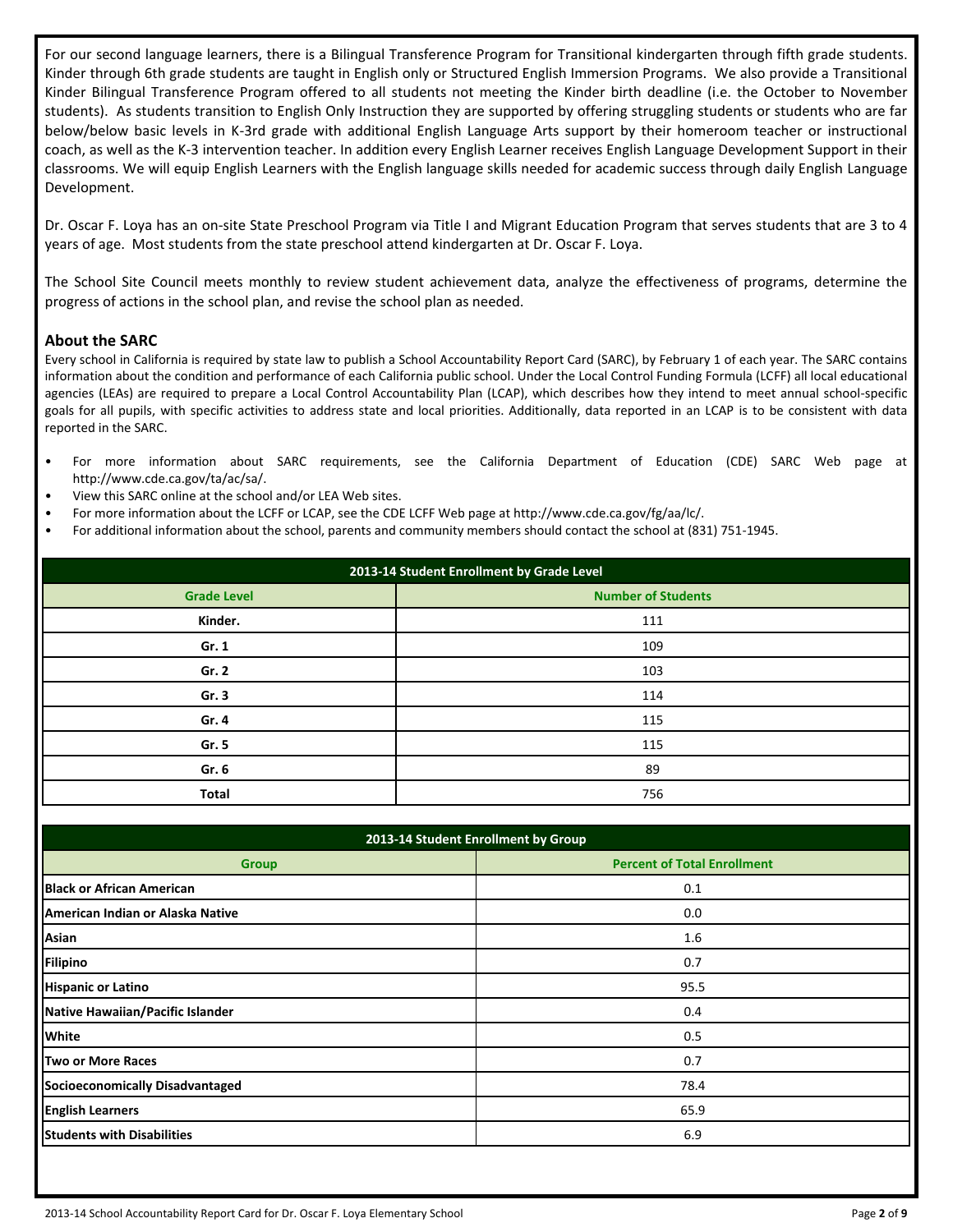# **A. Conditions of Learning**

### **State Priority: Basic**

The SARC provides the following information relevant to the Basic State Priority (Priority 1):

- Degree to which teachers are appropriately assigned and fully credentialed in the subject area and for the pupils they are teaching;
- Pupils have access to standards-aligned instructional materials; and
- School facilities are maintained in good repair.

| <b>Teacher Credentials</b>                         |           |              |           |  |  |  |  |
|----------------------------------------------------|-----------|--------------|-----------|--|--|--|--|
| Dr. Oscar F. Loya Elementary School                | $12 - 13$ | $13 - 14$    | $14 - 15$ |  |  |  |  |
| <b>Fully Credentialed</b>                          | 30        | 29 out of 31 | 27        |  |  |  |  |
| Without Full Credential                            |           |              |           |  |  |  |  |
| <b>Teaching Outside Subject Area of Competence</b> |           |              |           |  |  |  |  |
| <b>Alisal Union Elementary School District</b>     | $12 - 13$ | $13 - 14$    | $14 - 15$ |  |  |  |  |
| <b>Fully Credentialed</b>                          |           |              | 299       |  |  |  |  |
| Without Full Credential                            |           |              | 19        |  |  |  |  |
| <b>Teaching Outside Subject Area of Competence</b> |           |              |           |  |  |  |  |

| Teacher Misassignments and Vacant Teacher Positions at this School         |  |  |  |  |  |  |  |
|----------------------------------------------------------------------------|--|--|--|--|--|--|--|
| Dr. Oscar F. Loya Elementary School<br>$12 - 13$<br>$13 - 14$<br>$14 - 15$ |  |  |  |  |  |  |  |
| Teachers of English Learners                                               |  |  |  |  |  |  |  |
| Total Teacher Misassignments                                               |  |  |  |  |  |  |  |
| <b>Vacant Teacher Positions</b>                                            |  |  |  |  |  |  |  |

\* "Misassignments" refers to the number of positions filled by teachers who lack legal authorization to teach that grade level, subject area, student group, etc. Total Teacher Misassignments includes the number of Misassignments of Teachers of English Learners.

### **Core Academic Classes Taught by Highly Qualified Teachers**

| 2013-14 Percent of Classes In Core Academic Subjects<br>Core Academic Classes Taught by Highly Qualified Teachers          |                     |      |  |  |  |  |  |
|----------------------------------------------------------------------------------------------------------------------------|---------------------|------|--|--|--|--|--|
| <b>Taught by Highly Qualified Teachers</b><br><b>Not Taught by Highly Qualified Teachers</b><br><b>Location of Classes</b> |                     |      |  |  |  |  |  |
| <b>This School</b>                                                                                                         | 100.00              | 0.00 |  |  |  |  |  |
|                                                                                                                            | <b>Districtwide</b> |      |  |  |  |  |  |
| <b>All Schools</b>                                                                                                         | 100.00              | 0.00 |  |  |  |  |  |
| <b>High-Poverty Schools</b>                                                                                                | 100.00              | 0.00 |  |  |  |  |  |
| Low-Poverty Schools<br>0.00<br>0.00                                                                                        |                     |      |  |  |  |  |  |

High-poverty schools are defined as those schools with student eligibility of approximately 40 percent or more in the free and reduced price meals program. Lowpoverty schools are those with student eligibility of approximately 39 percent or less in the free and reduced price meals program.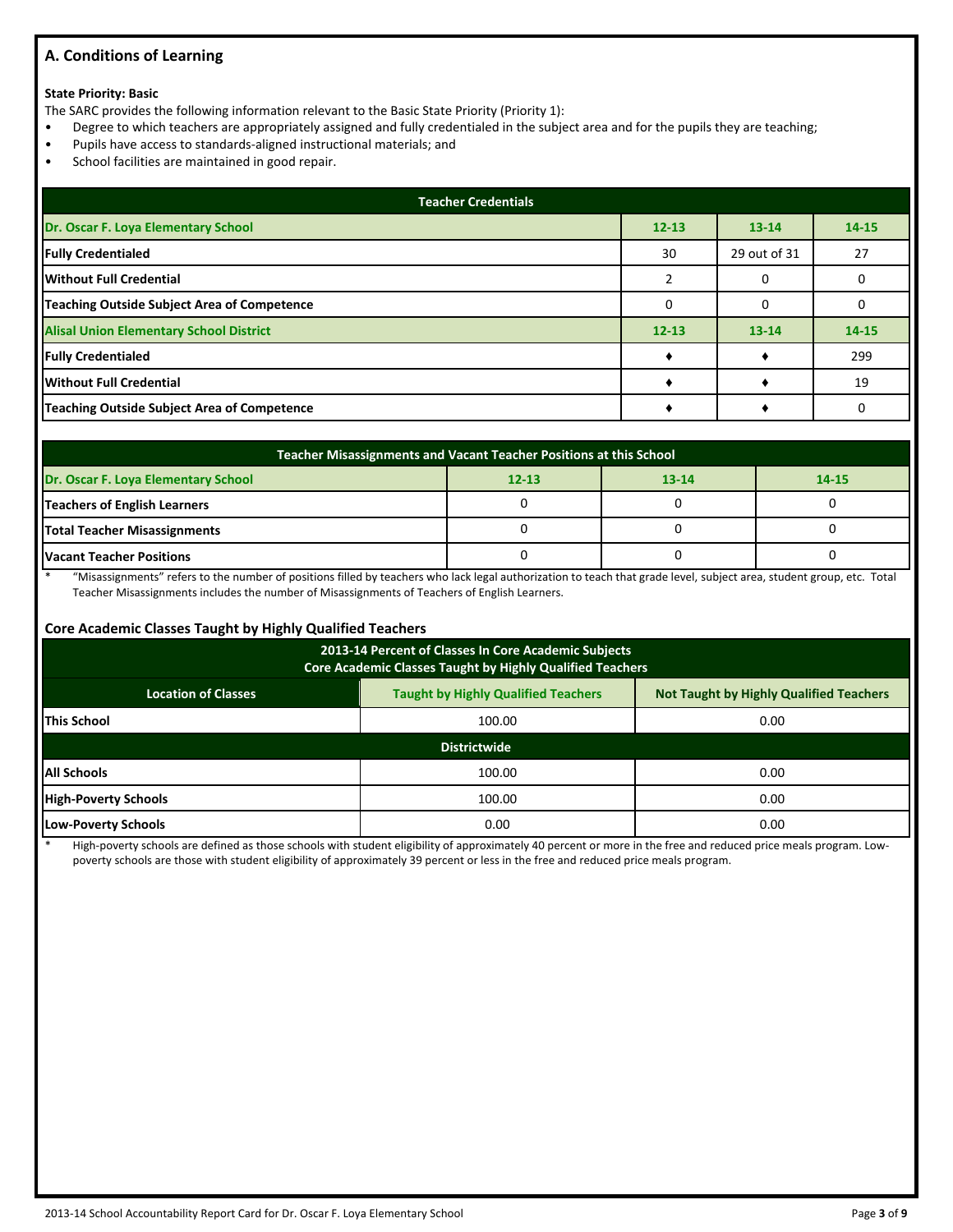### **Quality, Currency, Availability of Textbooks and Instructional Materials (School Year 2014-15)**

In order to support classroom professionals in teaching the Language Arts and Math Common Core State Standards, Engage NY curriculum, in both content areas is being recommended to fill gaps in the Treasures curriculum and those that have also been found in the Everyday Math curriculum.

Both Engage NY Language Arts and Math were piloted and feedback from teachers attested to the ability of these common core resources to meet the requirements of the new state standards and fill gaps in our current adoption materials.

### **In Language Arts:**

K-1-2 will continue to use Treasures to teach Foundational Skills and use the Engage NY Listening and Learning Domains to address the remaining standards.

3-6 will use Engage NY solely to teach all Language Arts standards.

Because Engage NY is not yet available in Spanish, Bilingual Transference classrooms will continue to use Tesoros and adapt it as needed to meet the common core state standards.

### **In Math:**

At K-6, teachers will use both the adopted Everyday Math curriculum and Engage NY Math, selecting one as their primary resource and the other as a secondary resource.

Bilingual Transference classrooms will be able to use the Engage NY Math because student materials have just recently become available.

| <b>Textbooks and Instructional Materials</b><br>Year and month in which data were collected: 2012 |            |                                                               |  |  |  |  |  |
|---------------------------------------------------------------------------------------------------|------------|---------------------------------------------------------------|--|--|--|--|--|
| <b>Core Curriculum Area</b>                                                                       |            | <b>Textbooks and Instructional Materials/Year of Adoption</b> |  |  |  |  |  |
| <b>Reading/Language Arts</b>                                                                      |            | McMillan / McGraw-Hill, Treasures-Adopted 2010                |  |  |  |  |  |
| The textbooks listed are from most recent adoption:                                               | <b>Yes</b> |                                                               |  |  |  |  |  |
| Percent of students lacking their own assigned textbook:                                          | 0          |                                                               |  |  |  |  |  |
| <b>Mathematics</b>                                                                                |            | McMillan / McGraw-Hill, Every Day Math-Adopted 2012           |  |  |  |  |  |
| The textbooks listed are from most recent adoption:                                               | Yes        |                                                               |  |  |  |  |  |
| Percent of students lacking their own assigned textbook:                                          | 0          |                                                               |  |  |  |  |  |
| <b>Science</b>                                                                                    |            | Delta Foss- (Kinder-5th grades) - Adopted 2007                |  |  |  |  |  |
| The textbooks listed are from most recent adoption:                                               | Yes        | McGraw-Hill- (6th grade) - Adopted 2006                       |  |  |  |  |  |
| Percent of students lacking their own assigned textbook:                                          | 0          |                                                               |  |  |  |  |  |
| <b>History-Social Science</b>                                                                     |            | McGraw-Hill, Vistas- Adopted 2006                             |  |  |  |  |  |
| The textbooks listed are from most recent adoption:                                               | Yes        |                                                               |  |  |  |  |  |
| Percent of students lacking their own assigned textbook:                                          | 0          |                                                               |  |  |  |  |  |

### **School Facility Conditions and Planned Improvements (Most Recent Year)**

Dr. Oscar F. Loya Elementary School is in its tenth year of existence. The school continues to be in excellent condition. A district team and custodial staff at the school monitor the facilities regularly. Custodians clean occupied spaces daily and outdoor facilities are checked and cleaned daily. Damage or hazards are reported as needed and follow-up documentation is prepared. Graffiti is removed or covered over as soon as possible. A quick response to hazardous conditions is a number-one priority for the district.

Our school site was inspected on September, 2013 using the School Facility Conditions Evaluation Form provided by the state of California. All areas of the school were determined to be in good repair and excellent condition.

At the end of 2013-2014, a new grass field was approved to for use starting 2014-2015.

| <b>School Facility Good Repair Status (Most Recent Year)</b><br>Year and month in which data were collected: September, 2014 |             |                      |      |                                |  |  |
|------------------------------------------------------------------------------------------------------------------------------|-------------|----------------------|------|--------------------------------|--|--|
|                                                                                                                              |             | <b>Repair Status</b> |      | <b>Repair Needed and</b>       |  |  |
| <b>System Inspected</b>                                                                                                      | Good        | Fair                 | Poor | <b>Action Taken or Planned</b> |  |  |
| <b>Systems:</b><br>Gas Leaks, Mechanical/HVAC, Sewer                                                                         | $[{\sf X}]$ | - 1                  | [ ]  |                                |  |  |
| Interior:<br><b>Interior Surfaces</b>                                                                                        | [X]         | -1                   | ſ 1  |                                |  |  |
| <b>Cleanliness:</b><br>Overall Cleanliness, Pest/ Vermin Infestation                                                         | [X]         |                      | [ ]  |                                |  |  |
| Electrical:<br>Electrical                                                                                                    | [X]         |                      | ׀ ַ  |                                |  |  |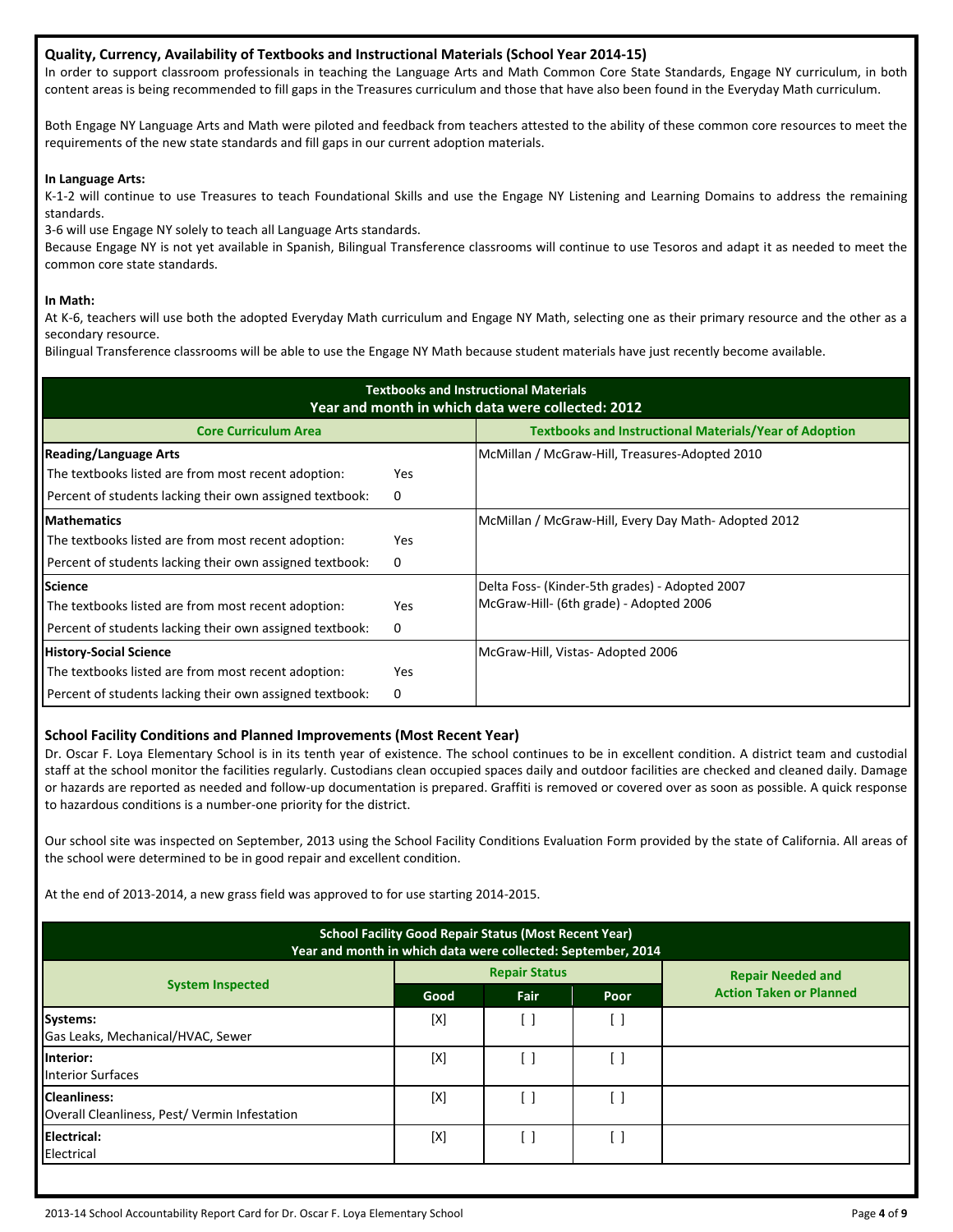| <b>School Facility Good Repair Status (Most Recent Year)</b><br>Year and month in which data were collected: September, 2014 |                  |      |                      |                                               |                                |  |
|------------------------------------------------------------------------------------------------------------------------------|------------------|------|----------------------|-----------------------------------------------|--------------------------------|--|
|                                                                                                                              |                  |      | <b>Repair Status</b> |                                               | <b>Repair Needed and</b>       |  |
| <b>System Inspected</b>                                                                                                      | <b>Good</b>      |      | Fair                 | Poor                                          | <b>Action Taken or Planned</b> |  |
| <b>Restrooms/Fountains:</b><br>Restrooms, Sinks/Fountains                                                                    | [X]              | [ ]  |                      | $\left[ \begin{array}{c} \end{array} \right]$ |                                |  |
| Safety:<br>Fire Safety, Hazardous Materials                                                                                  | [X]              | ſ 1  |                      | [ ]                                           |                                |  |
| Structural:<br>Structural Damage, Roofs                                                                                      | [X]              | i 1  |                      | $\begin{bmatrix} \end{bmatrix}$               |                                |  |
| External:<br>Playground/School Grounds, Windows/Doors/Gates/Fences                                                           | [X]              |      |                      | $\begin{bmatrix} \end{bmatrix}$               |                                |  |
| <b>Overall Rating</b>                                                                                                        | <b>Exemplary</b> | Good | Fair                 | Poor                                          |                                |  |
|                                                                                                                              | [X]              |      |                      |                                               |                                |  |

# **B. Pupil Outcomes**

### **State Priority: Pupil Achievement**

The SARC provides the following information relevant to the Pupil Achievement State Priority (Priority 4):

- Statewide assessments (i.e., California Assessment of Student Performance and Progress and its successor the Standardized Testing and Reporting Program);
- The Academic Performance Index; and
- The percentage of pupils who have successfully completed courses that satisfy the requirements for entrance to the University of California and the California State University, or career technical education sequences or programs of study.

| <b>CAASPP Results for All Students - Three-Year Comparison</b>                                             |               |           |           |                 |           |           |              |           |           |
|------------------------------------------------------------------------------------------------------------|---------------|-----------|-----------|-----------------|-----------|-----------|--------------|-----------|-----------|
| <b>Percent of Students Scoring at Proficient or Advanced</b><br>(meeting or exceeding the state standards) |               |           |           |                 |           |           |              |           |           |
| <b>Subject</b>                                                                                             | <b>School</b> |           |           | <b>District</b> |           |           | <b>State</b> |           |           |
|                                                                                                            | $11 - 12$     | $12 - 13$ | $13 - 14$ | $11 - 12$       | $12 - 13$ | $13 - 14$ | $11 - 12$    | $12 - 13$ | $13 - 14$ |
| Science                                                                                                    | 36            | 32        | 35        | 35              | 34        | 33        | 60           | 59        | 60        |

Science (grades 5, 8, and 10) assessments include California Standards Tests (CSTs), California Modified Assessment (CMA), and California Alternate Performance Assessment (CAPA). Scores are not shown when the number of students tested is ten or less, either because the number of students in this category is too small for statistical accuracy or to protect student privacy.

| <b>STAR Results for All Students - Three-Year Comparison</b> |                                                                                                            |           |           |           |           |              |           |           |           |
|--------------------------------------------------------------|------------------------------------------------------------------------------------------------------------|-----------|-----------|-----------|-----------|--------------|-----------|-----------|-----------|
|                                                              | <b>Percent of Students Scoring at Proficient or Advanced</b><br>(meeting or exceeding the state standards) |           |           |           |           |              |           |           |           |
| <b>Subject</b>                                               | <b>School</b><br><b>District</b>                                                                           |           |           |           |           | <b>State</b> |           |           |           |
|                                                              | $10 - 11$                                                                                                  | $11 - 12$ | $12 - 13$ | $10 - 11$ | $11 - 12$ | $12 - 13$    | $10 - 11$ | $11 - 12$ | $12 - 13$ |
| <b>IELA</b>                                                  | 34                                                                                                         | 40        | 44        | 34        | 39        | 40           | 54        | 56        | 55        |
| Math                                                         | 47                                                                                                         | 56        | 59        | 49        | 53        | 58           | 49        | 50        | 50        |
| <b>HSS</b>                                                   |                                                                                                            |           |           | 25        | 25        | 30           | 48        | 49        | 49        |

STAR Program was last administered in 2012-13. Percentages are not calculated when the number of students tested is ten or less, either because the number of students in this category is too small for statistical accuracy or to protect student privacy.

| Academic Performance Index Ranks - Three-Year Comparison |         |         |         |  |  |  |  |
|----------------------------------------------------------|---------|---------|---------|--|--|--|--|
| <b>API Rank</b>                                          | 2010-11 | 2011-12 | 2012-13 |  |  |  |  |
| <b>Statewide</b>                                         |         |         |         |  |  |  |  |
| <b>Similar Schools</b>                                   |         |         |         |  |  |  |  |

For 2014 and subsequent years, the statewide and similar schools ranks will no longer be produced.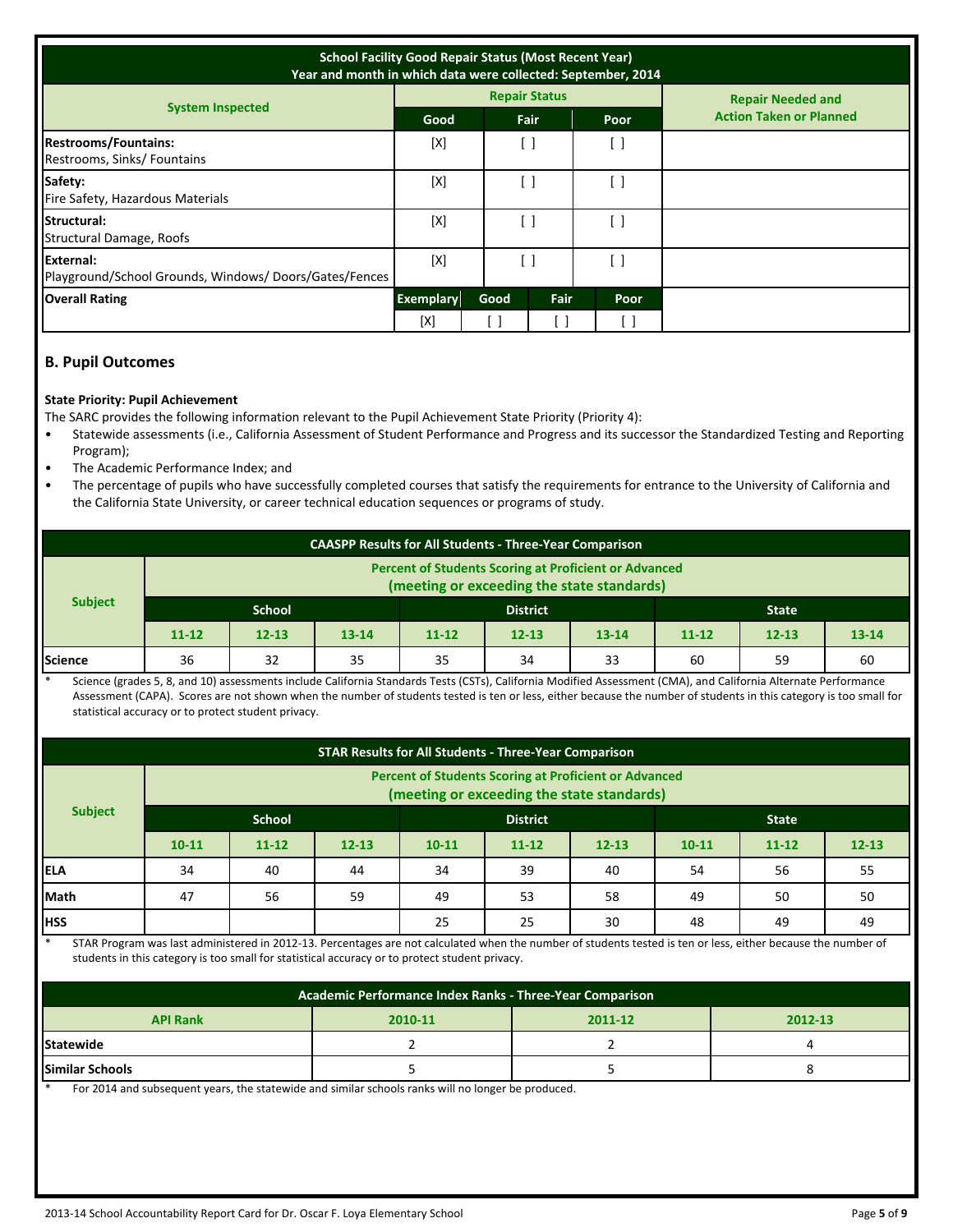| Grade                                                | 2013-14 Percent of Students Meeting Fitness Standards                                                                                                                 |                                         |                                                                        |  |  |  |
|------------------------------------------------------|-----------------------------------------------------------------------------------------------------------------------------------------------------------------------|-----------------------------------------|------------------------------------------------------------------------|--|--|--|
| Level                                                | 4 of 6                                                                                                                                                                | $5$ of 6                                | 6 of 6                                                                 |  |  |  |
| 5                                                    | 22.3                                                                                                                                                                  | 13.4                                    | 5.4                                                                    |  |  |  |
| $\ast$<br>accuracy or to protect student privacy.    | Percentages are not calculated when the number of students tested is ten or less, either because the number of students in this category is too small for statistical |                                         |                                                                        |  |  |  |
|                                                      |                                                                                                                                                                       | 2013-14 CAASPP Results by Student Group |                                                                        |  |  |  |
|                                                      | <b>Group</b>                                                                                                                                                          |                                         | <b>Percent of Students Scoring at</b><br><b>Proficient or Advanced</b> |  |  |  |
|                                                      |                                                                                                                                                                       |                                         | Science (grades 5, 8, and 10)                                          |  |  |  |
| All Students in the LEA                              |                                                                                                                                                                       |                                         | 33                                                                     |  |  |  |
| <b>All Student at the School</b>                     |                                                                                                                                                                       |                                         | 35                                                                     |  |  |  |
| Male                                                 |                                                                                                                                                                       | 48                                      |                                                                        |  |  |  |
| Female                                               |                                                                                                                                                                       | 17                                      |                                                                        |  |  |  |
| <b>Black or African American</b>                     |                                                                                                                                                                       |                                         |                                                                        |  |  |  |
| American Indian or Alaska Native                     |                                                                                                                                                                       |                                         |                                                                        |  |  |  |
| Asian                                                |                                                                                                                                                                       |                                         |                                                                        |  |  |  |
| <b>Filipino</b>                                      |                                                                                                                                                                       |                                         |                                                                        |  |  |  |
| <b>Hispanic or Latino</b>                            |                                                                                                                                                                       | 34                                      |                                                                        |  |  |  |
| Native Hawaiian/Pacific Islander                     |                                                                                                                                                                       |                                         |                                                                        |  |  |  |
| White                                                |                                                                                                                                                                       |                                         |                                                                        |  |  |  |
| <b>Two or More Races</b>                             |                                                                                                                                                                       |                                         |                                                                        |  |  |  |
| <b>Socioeconomically Disadvantaged</b>               |                                                                                                                                                                       | 34                                      |                                                                        |  |  |  |
| <b>English Learners</b>                              |                                                                                                                                                                       |                                         | 28                                                                     |  |  |  |
| <b>Students with Disabilities</b>                    |                                                                                                                                                                       |                                         |                                                                        |  |  |  |
| <b>Students Receiving Migrant Education Services</b> | CAASDD includes science associants (CSTs, CMA, and CADA) in grades E, 8, and 10. Scenes are not shown when the number of students tested is top or loss, either       |                                         | 17                                                                     |  |  |  |

SPP includes science assessments (CSTs, CMA, and CAPA) in grades 5, 8, and 10. Scores are not shown when the number of students tested is ten or less, either because the number of students in this category is too small for statistical accuracy or to protect student privacy.

| API Growth by Student Group - Three-Year Comparison |                          |           |           |  |  |
|-----------------------------------------------------|--------------------------|-----------|-----------|--|--|
|                                                     | <b>Actual API Change</b> |           |           |  |  |
| <b>Group</b>                                        | $10 - 11$                | $11 - 12$ | $12 - 13$ |  |  |
| <b>All Students at the School</b>                   | -8                       | 6         | 40        |  |  |
| <b>Black or African American</b>                    |                          |           |           |  |  |
| American Indian or Alaska Native                    |                          |           |           |  |  |
| Asian                                               |                          |           |           |  |  |
| <b>Filipino</b>                                     |                          |           |           |  |  |
| <b>Hispanic or Latino</b>                           | $-5$                     | 6         | 40        |  |  |
| Native Hawaiian/Pacific Islander                    |                          |           |           |  |  |
| <b>White</b>                                        |                          |           |           |  |  |
| Two or More Races                                   |                          |           |           |  |  |
| Socioeconomically Disadvantaged                     | -8                       | 6         | 41        |  |  |
| <b>English Learners</b>                             | $-2$                     | 12        | 37        |  |  |
| <b>Students with Disabilities</b>                   |                          |           |           |  |  |

\* "N/D" means that no data were available to the CDE or LEA to report. "B" means the school did not have a valid API Base and there is no Growth or target information. "C" means the school had significant demographic changes and there is no Growth or target information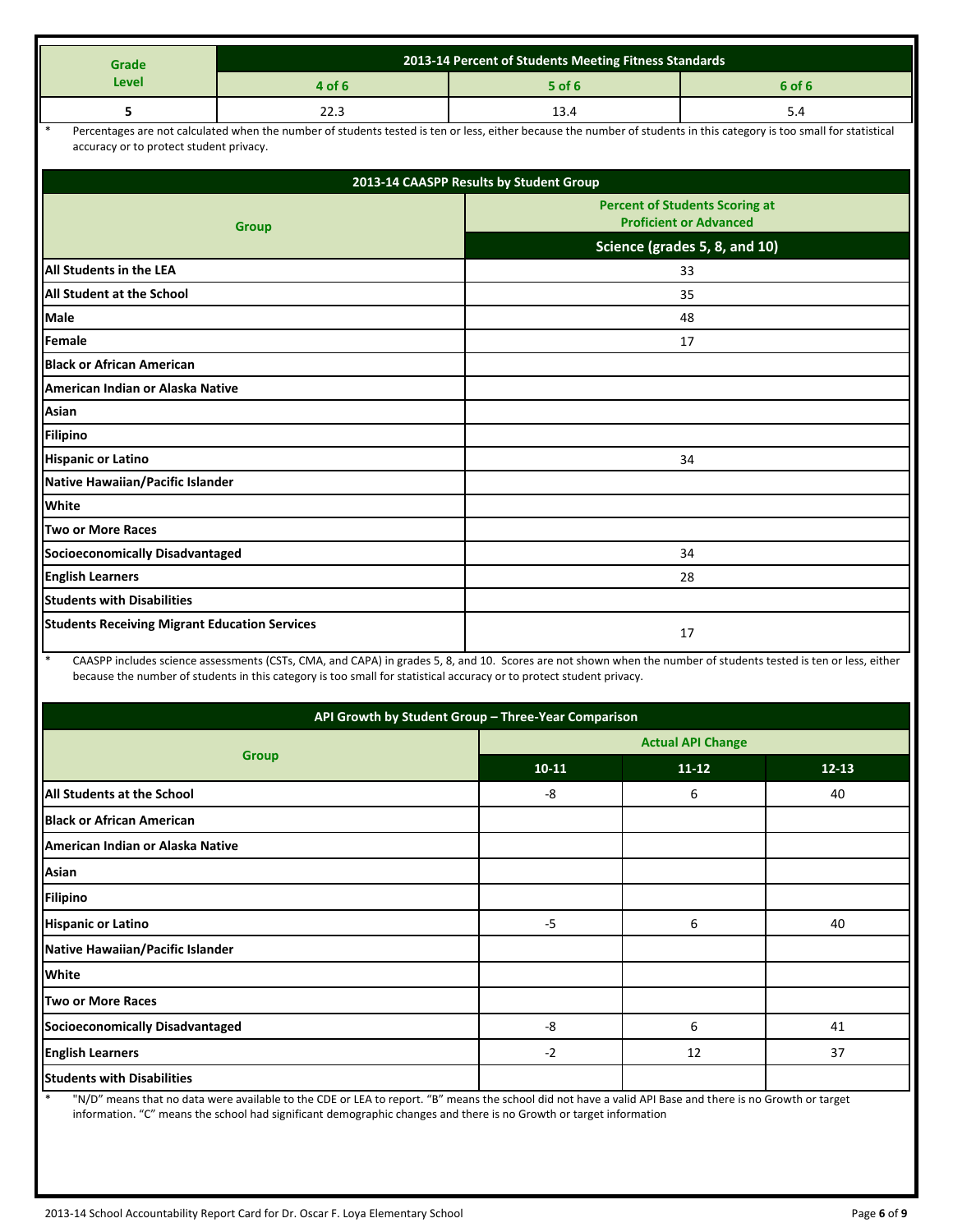# **C. Engagement**

#### **State Priority: Parental Involvement**

The SARC provides the following information relevant to the Parental Involvement State Priority (Priority 3):

• Efforts the school district makes to seek parent input in making decisions for the school district and each schoolsite.

#### **Opportunities for Parental Involvement**

Parents play an important role at Dr. Oscar F. Loya Elementary through active participation and involvement in the School Site Council, English Language Advisory Committee, and other school committees. Together, they advise school's administration in all matters pertaining to the school. This includes annual review of the school budget, Single School Level Plan, and School Safety Comprehensive Plan. Parents are also invited to attend Backto-School Night in the fall, parent-teacher conferences in the fall, and Open House in the spring. Monthly parent classes are offered through Koffee Klatch meetings. Some topics presented to parents are as follow: Domestic Violence, Gang Awareness, Positive Discipline, Nutrition, Character Education, Bullying, Common Core Standards, others. The school also holds ongoing literacy and math trainings were parents get to experienced hands-on activities with their child.

Our administration ensures that parents are continually informed of school-wide activities. They inform parents about various volunteer options that include classroom assistance, Food Bank distribution, and helping with school communication. School administrators and school counselors also work closely with families experiencing any difficulties, such as attendance, socio-emotional, home crisis or others. Parents are continually encouraged to participate in all school activities.

#### **State Priority: School Climate**

The SARC provides the following information relevant to the School Climate State Priority (Priority 6):

- Pupil suspension rates;
- Pupil expulsion rates; and
- Other local measures on the sense of safety.

#### **School Safety Plan**

The safety of students and staff is a primary concern at Dr. Oscar F. Loya Elementary School. We provide a safe, clean environment for students, staff, and volunteers. Staff members and students practice monthly safety drills. We have established procedures to ensure the safety of all school members. The safety plan is reviewed annually at the end of May and includes procedures for emergencies, exit routes, and inventories of emergency supplies. We make the plan available in the school office and review it with all staff at our first staff meeting.

All visitors are required to sign in and out at the office, where they receive a visitor's pass.

Campus supervisors monitor the school grounds before and after school, at recesses, and at lunchtime. In addition, two teachers are assigned to yardduty supervision during the morning recess. Supervisors attend monthly trainings on campus safety, and teachers regularly review the rules for safe, responsible behavior.

| <b>Suspensions and Expulsions</b> |           |           |           |  |  |
|-----------------------------------|-----------|-----------|-----------|--|--|
| <b>School</b>                     | $11 - 12$ | $12 - 13$ | $13 - 14$ |  |  |
| <b>Suspensions Rate</b>           | 0.0       | 2.1       | 0.0       |  |  |
| <b>Expulsions Rate</b>            | 0.0       | 0.0       | 0.0       |  |  |
| <b>District</b>                   | $11 - 12$ | $12 - 13$ | 13-14     |  |  |
| <b>Suspensions Rate</b>           | 0.7       | 2.1       | 1.9       |  |  |
| <b>Expulsions Rate</b>            | 0.0       | 0.0       | 0.0       |  |  |
| <b>State</b>                      | $11 - 12$ | $12 - 13$ | $13 - 14$ |  |  |
| <b>Suspensions Rate</b>           | 5.7       | 5.1       | 4.4       |  |  |
| <b>Expulsions Rate</b>            | 0.1       | 0.1       | 0.1       |  |  |

The rate of suspensions and expulsions is calculated by dividing the total number of incidents by the total enrollment x 100.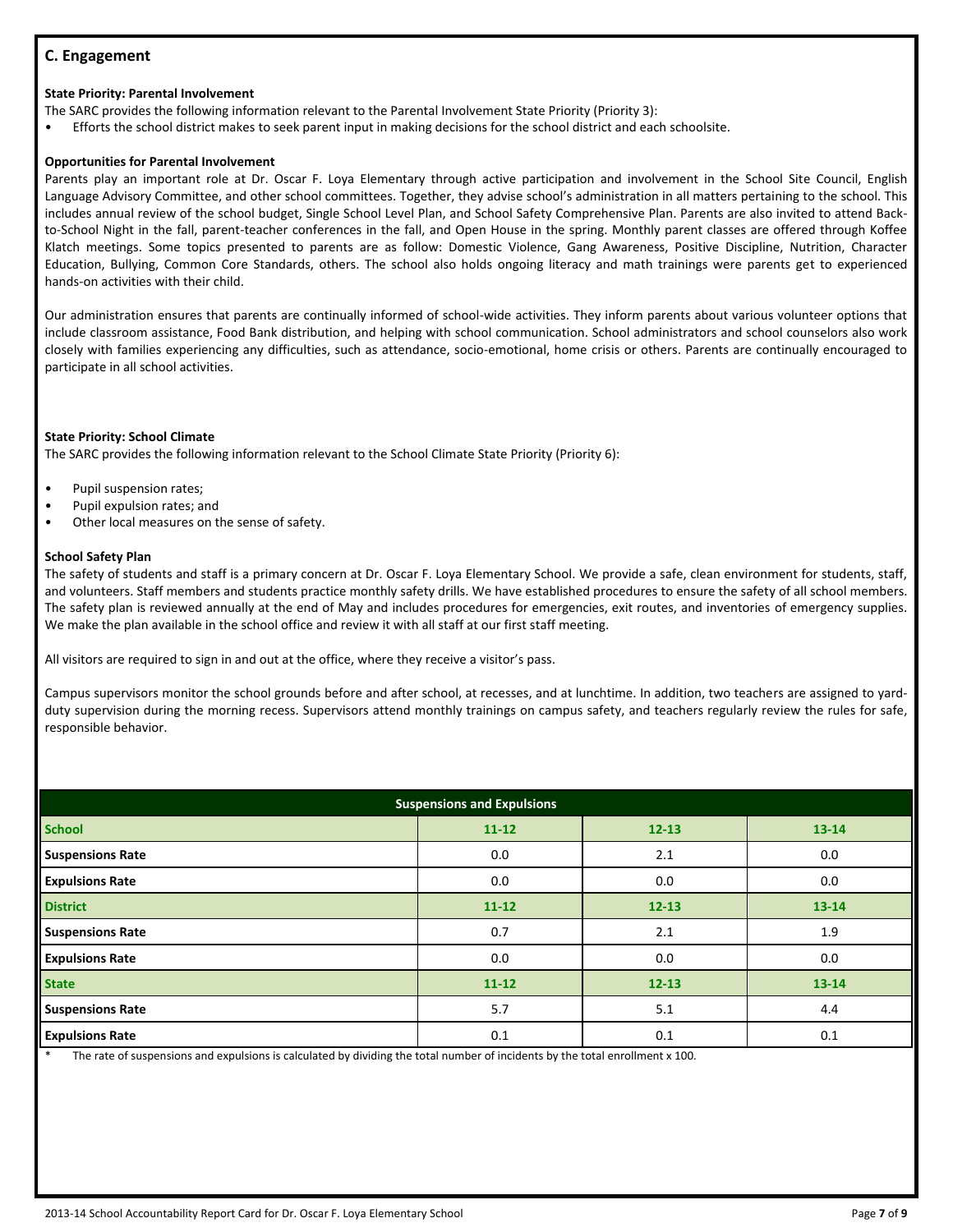# **D. Other SARC Information**

The information in this section is required to be in the SARC but is not included in the state priorities for LCFF.

| 2013-14 Adequate Yearly Progress Overall and by Criteria |               |                 |  |  |
|----------------------------------------------------------|---------------|-----------------|--|--|
| <b>AYP Criteria</b>                                      | <b>School</b> | <b>District</b> |  |  |
| <b>Made AYP Overall</b>                                  | No            | No              |  |  |
| <b>Met Participation Rate: English-Language Arts</b>     | Yes           | Yes             |  |  |
| <b>Met Participation Rate: Mathematics</b>               | Yes           | Yes             |  |  |
| Met Percent Proficient: English-Language Arts            | No            | No              |  |  |
| <b>Met Percent Proficient: Mathematics</b>               | No            | No              |  |  |
| <b>Met API Criteria</b>                                  | Yes           | Yes             |  |  |

| 2014-15 Federal Intervention Program                |                 |  |  |  |
|-----------------------------------------------------|-----------------|--|--|--|
| <b>Indicator</b>                                    | <b>District</b> |  |  |  |
| <b>Program Improvement Status</b>                   | Yes             |  |  |  |
| <b>First Year of Program Improvement</b>            | 2005            |  |  |  |
| Year in Program Improvement                         | 3               |  |  |  |
| Number of Schools Currently in Program Improvement  | 10              |  |  |  |
| Percent of Schools Currently in Program Improvement | 83.3            |  |  |  |

DW (determination waiver) indicates that the PI status of the school was carried over from the prior year in accordance with the flexibility granted through the federal waiver process.

| <b>Academic Counselors and Other Support Staff at this School</b> |    |  |  |  |
|-------------------------------------------------------------------|----|--|--|--|
| <b>Number of Full-Time Equivalent (FTE)</b>                       |    |  |  |  |
| <b>Academic Counselor</b>                                         | 0  |  |  |  |
| <b>Counselor (Social/Behavioral or Career Development)</b>        | 2  |  |  |  |
| Library Media Teacher (Librarian)<br>1                            |    |  |  |  |
| Library Media Services Staff (Paraprofessional)<br>.5             |    |  |  |  |
| Psychologist                                                      | .5 |  |  |  |
| <b>Social Worker</b>                                              | 0  |  |  |  |
| <b>Nurse</b>                                                      | n  |  |  |  |
| Speech/Language/Hearing Specialist<br>.5                          |    |  |  |  |
| <b>Resource Specialist</b><br>1                                   |    |  |  |  |
| <b>Instructional Coach</b>                                        |    |  |  |  |
| <b>Average Number of Students per Staff Member</b>                |    |  |  |  |
| <b>Academic Counselor</b>                                         |    |  |  |  |

One Full Time Equivalent (FTE) equals one staff member working full time; one FTE could also represent two staff members who each work 50 percent

of full time.

| <b>Average Class Size and Class Size Distribution</b> |  |
|-------------------------------------------------------|--|
|                                                       |  |

|         |                           |    |    | <b>Number of Classrooms*</b> |          |       |                |    |       |          |    |             |
|---------|---------------------------|----|----|------------------------------|----------|-------|----------------|----|-------|----------|----|-------------|
|         | <b>Average Class Size</b> |    |    | $1 - 20$                     |          | 21-32 |                |    | $33+$ |          |    |             |
| Grade   | 12                        | 13 | 14 | 12                           | 13       | 14    | 12             | 13 | 14    | 12       | 13 | 14          |
| Kinder. | 29                        | 25 | 19 | 0                            | 0        | 0     | 4              | 4  | 4     | 0        | 0  | 0           |
| Gr. 1   | 29                        | 25 | 22 | 0                            | 0        | 0     | 4              | 4  | 4     | 0        | 0  | $\Omega$    |
| Gr. 2   | 30.5                      | 25 | 21 | 0                            | 0        | 0     | 4              | 4  | 4     | 0        | 0  | $\mathbf 0$ |
| Gr. 3   | 28.2                      | 32 | 23 | 0                            | $\Omega$ | 1     | 5              | 1  | 3     | $\Omega$ | 3  | $\Omega$    |
| Gr. 4   | 31.7                      | 28 | 23 | 0                            | 0        | 0     | $\overline{2}$ | 5  | 4     | 1        | 0  | 0           |
| Gr. 5   | 29.6                      | 30 | 23 | 0                            | 0        | 0     | 5              | 3  | 4     | 0        | 0  | 0           |
| Gr. 6   | 30.7                      | 34 | 30 | 0                            | 0        | 0     | 3              | 0  | 3     | 0        | 4  | 0           |

Number of classes indicates how many classrooms fall into each size category (a range of total students per classroom). At the secondary school level, this information is reported by subject area rather than grade level.

| FY 2012-13 Teacher and Administrative Salaries |                                  |                                                                         |  |  |  |
|------------------------------------------------|----------------------------------|-------------------------------------------------------------------------|--|--|--|
| <b>Category</b>                                | <b>District</b><br><b>Amount</b> | <b>State Average for</b><br><b>Districts In Same</b><br><b>Category</b> |  |  |  |
| <b>Beginning Teacher Salary</b>                | \$37,743                         | \$41,507                                                                |  |  |  |
| <b>Mid-Range Teacher Salary</b>                | \$61,371                         | \$67,890                                                                |  |  |  |
| <b>Highest Teacher Salary</b>                  | \$84,569                         | \$86,174                                                                |  |  |  |
| <b>Average Principal Salary (ES)</b>           | \$96,789                         | \$109,131                                                               |  |  |  |
| <b>Average Principal Salary (MS)</b>           | \$0                              | \$111,937                                                               |  |  |  |
| <b>Average Principal Salary (HS)</b>           | \$0                              | \$109,837                                                               |  |  |  |
| <b>Superintendent Salary</b>                   | \$179,000                        | \$185,462                                                               |  |  |  |
| <b>Percent of District Budget</b>              |                                  |                                                                         |  |  |  |
| <b>Teacher Salaries</b>                        | 36                               | 42                                                                      |  |  |  |
| <b>Administrative Salaries</b>                 | 5                                | 6                                                                       |  |  |  |

For detailed information on salaries, see the CDE Certificated Salaries & Benefits webpage at www.cde.ca.gov/ds/fd/cs/.

| FY 2012-13 Expenditures Per Pupil and School Site Teacher Salaries |              |                   |                     |                               |  |
|--------------------------------------------------------------------|--------------|-------------------|---------------------|-------------------------------|--|
|                                                                    |              |                   |                     |                               |  |
| <b>Level</b>                                                       | <b>Total</b> | <b>Restricted</b> | <b>Unrestricted</b> | <b>Average Teacher Salary</b> |  |
| <b>School Site</b>                                                 | \$4,126      | \$587             | \$3,539             | \$65,956                      |  |
| <b>District</b>                                                    |              |                   | \$5,459             | \$64,853                      |  |
| <b>State</b>                                                       |              |                   | \$4,690             | \$70,788                      |  |
| <b>Percent Difference: School Site/District</b>                    |              |                   | $-35.2$             | 1.7                           |  |
| Percent Difference: School Site/ State                             |              |                   | $-24.5$             | $-6.8$                        |  |